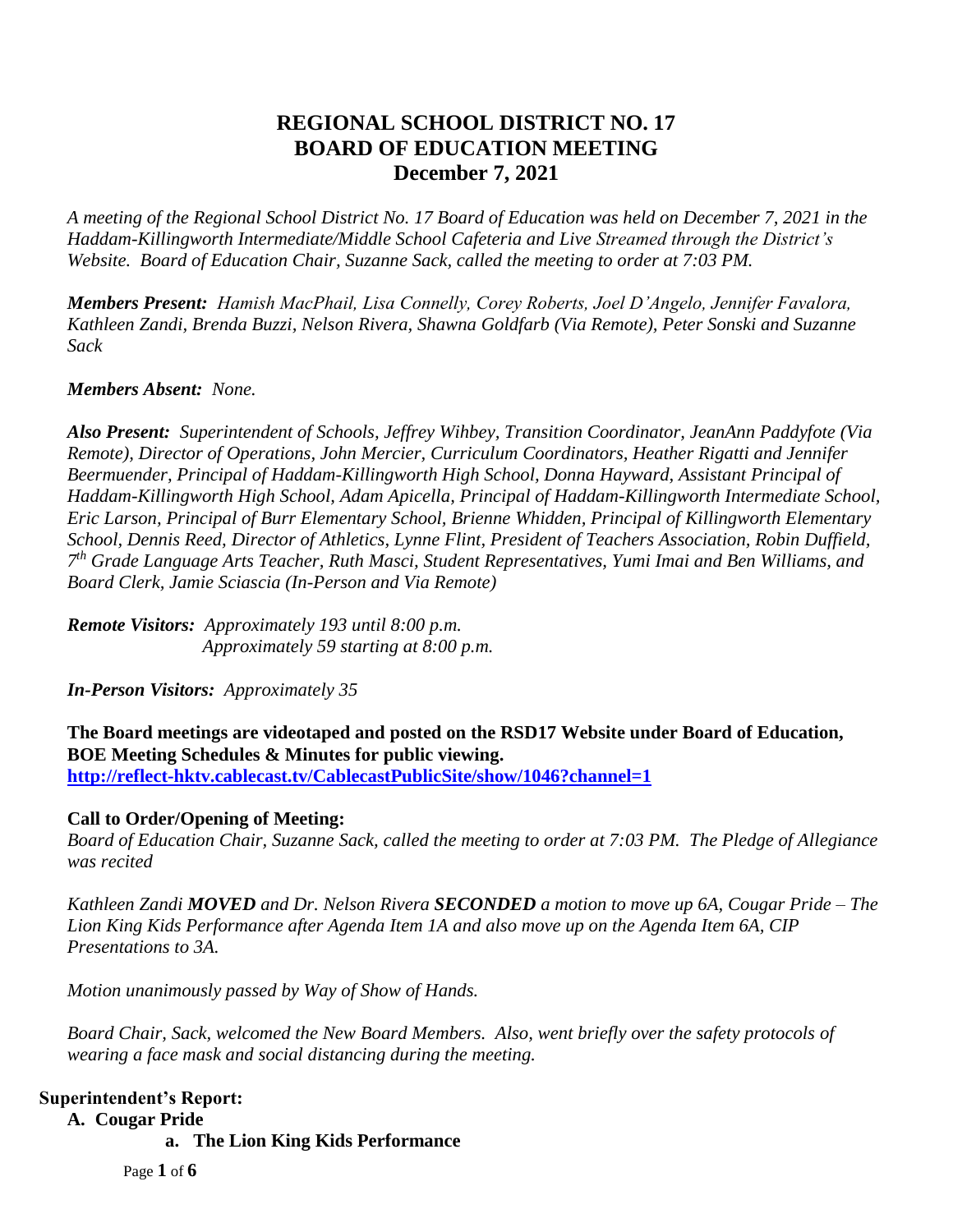*Principal Eric Larson thanked Mrs. Jones, the music teacher at HKIS, for her hard work and outstanding performance of the Lion King. The Students involved in the The Lion King Performance sang to the Board and Community.*

## **Public Comment:**

*Board Chair, Sack, briefly went over the Public Comment policy.*

*Cort Wrotnowski from Killingworth addressed the Board. He spoke about his opposition of Covid Vaccines and briefly went over some Covid studies.*

*Patty Altman from Killingworth addressed the Board. She spoke about how she lives in town and her son attends a Magnet school. She is requesting that the Athletic Sports Policy for kids that don't attend the schools in the District be revisited.*

*Scott Rowland from Killingworth addressed the Board. He spoke about an incident that took place with his daughter at the Middle School recently and feels that the Administration didn't adequately respond to the situation that occurred. They also feel that they weren't properly notified and asked the Board to look into the safety protocols further.*

*Kim Barris from Killingworth addressed the Board. She spoke about the Covid quarantine process and how not having live instruction in place during quarantine has really affected her children.*

*Robin Duffield from Killingworth addressed the Board. She spoke about the Medical Insurance Reserve Fund.*

*Teresa Karber from Higganum addressed the Board. She inquired whether or not the Lock Down Drills are still being practiced throughout the District since there are Covid restrictions in place. She also asked that the cell phone service be looked at since there is no service on school grounds.*

*Jennifer and Mark Douglas from Killingworth addressed the Board. They spoke about an incident at school that occurred where their son was bullied, and they still haven't been properly updated on the investigation.*

*Christa Douyard from Haddam addressed the Board. She spoke about the recent Facebook posting regarding an incident that took place. She feels that the Community should trust and support the Administration and their decisions of keeping the students safe in the schools.*

### **Election of Board Officers A. BOE Chair**

*Brenda Buzzi MOVED and Peter Sonski SECONDED a motion to appoint Suzanne Sack as Board Chair.* 

*Motion passed unanimously 11-0-0 by way of Ballot Votes.*

| Kathleen Zandi | YES.<br>NО | Shawna Goldfarb      | YES.<br>NΩ        |  |
|----------------|------------|----------------------|-------------------|--|
| Peter Sonski   | YES<br>NO  | Jennifer Favalora    | YES<br>N()        |  |
| Lisa Connelly  | YES<br>NO. | Dr. Nelson Rivera    | <b>YES</b><br>NO. |  |
| Joel D'Angelo  | YES        | Hamish MacPhail      | YES               |  |
| Brenda Buzzi   | YES        | <b>Corey Roberts</b> | <b>YES</b><br>NO  |  |

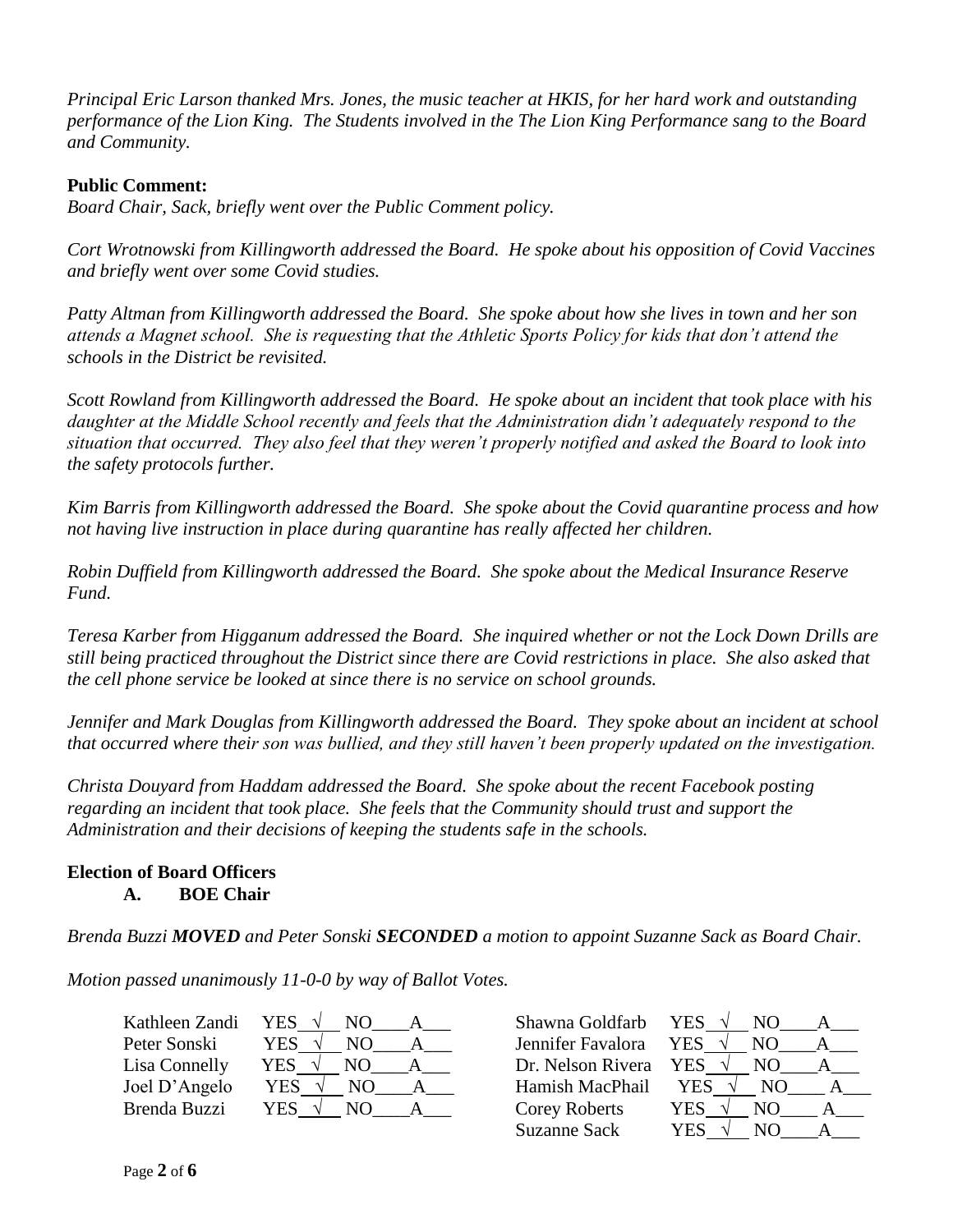### **B. BOE Vice-Chair**

*Joel D'Angelo MOVED and Peter Sonski SECONDED a motion to appoint Jennifer Favalora as Vice-Chair.* 

*Motion passed unanimously 11-0-0 by way of Ballot Votes.*

| Kathleen Zandi YES √ | NO.        | Shawna Goldfarb      | YES $\sqrt{ }$<br>NO. |
|----------------------|------------|----------------------|-----------------------|
| Peter Sonski         | YES<br>NΟ  | Jennifer Favalora    | <b>YES</b><br>NO.     |
| Lisa Connelly        | YES<br>NO. | Dr. Nelson Rivera    | YES<br>NO.            |
| Joel D'Angelo        | YES<br>NO. | Hamish MacPhail      | <b>YES</b><br>NO.     |
| Brenda Buzzi         | YES<br>NO. | <b>Corey Roberts</b> | YES.<br>NO.           |
|                      |            | Suzanne Sack         | YES<br>NO.            |

#### **C. BOE Treasurer**

*Jennifer Favalora MOVED and Dr. Nelson Rivera SECONDED a motion to appoint Peter Sonski as Board Treasurer.* 

*Motion passed unanimously 11-0-0 by way of Ballot Votes.*

| Kathleen Zandi | <b>YES</b><br>NΟ | Shawna Goldfarb     | YES $\sqrt{ }$<br>NO. |
|----------------|------------------|---------------------|-----------------------|
| Peter Sonski   | YES<br>NΟ        | Jennifer Favalora   | <b>YES</b><br>NO.     |
| Lisa Connelly  | YES<br>NO.       | Dr. Nelson Rivera   | <b>YES</b><br>NO.     |
| Joel D'Angelo  | YES<br>NO.       | Hamish MacPhail     | YES.<br>NO.           |
| Brenda Buzzi   | YES .            | Corey Roberts       | YES.<br>NО            |
|                |                  | <b>Suzanne Sack</b> | YES<br>NO.            |

### **D. BOE Secretary**

*Dr. Nelson Rivera MOVED and Peter Sonski SECONDED a motion to appoint Joel D'Angelo as Secretary.* 

*Motion passed unanimously 11-0-0 by way of Ballot Votes.*

| Kathleen Zandi YES $\sqrt{}$ | NO.         | Shawna Goldfarb      | YES $\sqrt{ }$<br>NO. |
|------------------------------|-------------|----------------------|-----------------------|
| Peter Sonski                 | YES<br>NΟ   | Jennifer Favalora    | <b>YES</b><br>NO.     |
| Lisa Connelly                | YES<br>NO.  | Dr. Nelson Rivera    | YES<br>NO.            |
| Joel D'Angelo                | YES<br>NO.  | Hamish MacPhail      | <b>YES</b><br>NO.     |
| <b>Brenda Buzzi</b>          | YES .<br>NΟ | <b>Corey Roberts</b> | YES.<br>NО            |
|                              |             | <b>Suzanne Sack</b>  | YES<br>NО             |

#### **New Business:**

### **A. CIP Presentations**

*Heather Riggati, Jennifer Beeermuender and Superintendent Wihbey presented the CIP Presentation for ELA Performance and Cohort Data, Science (NGSS) Performance and Data, SAT Data, SBAC ELA Summative 2021 Comparative with other Districts, SBAC Math Summative 2021 Comparisons with Other Districts and NGSS Summative 2021 Comparisons with Other Districts*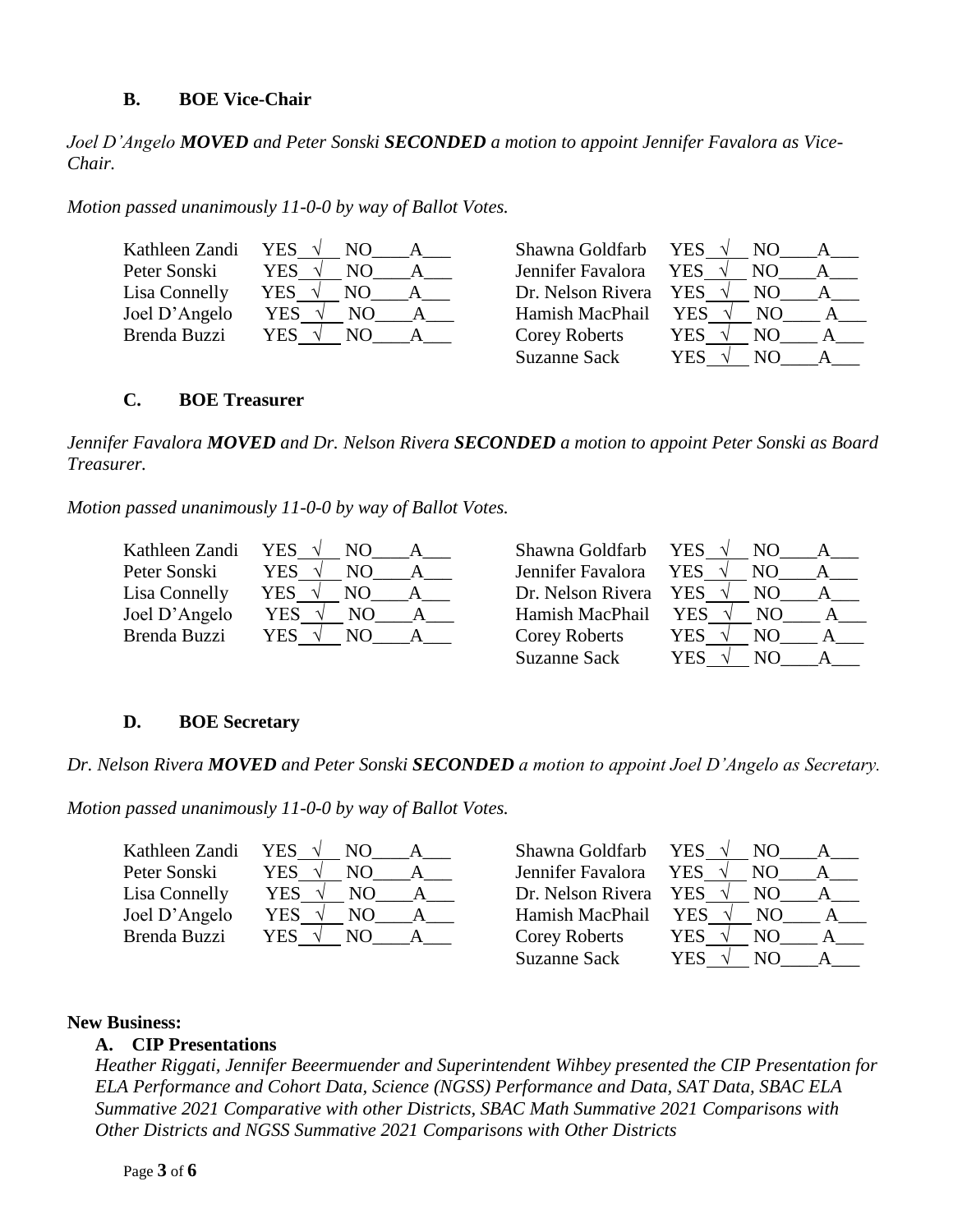*Ruth Masci and Jamie Sciascia left the meeting at approximately 9:10 p.m.*

*Brenda Buzzi MOVED and Dr. Nelson Rivera SECONDED a motion to move up on the Agenda Student Representatives.* 

*Motion unanimously passed by Way of Show of Hands.*

# **Student Representatives:**

*They spoke about Principal Hayward holding her first A-Team meeting which is for the students to voice their concerns to the Administration, Winter Sports began, Equity Team Meeting takes place next Wednesday, upcoming Chorus and Band Concerts, Southern Regional Festival and Holiday Show raising money for CT Cancer Society is scheduled for December 23rd .*

*The Student Representatives left the meeting at approximately 9:20 p.m.*

 *Principal Donna Hayward and Assistant Principal Adam Apicella presented the CIP Presentation for Haddam-Killingworth High School. Principal Dolores Bates presented the CIP Presentation for the Haddam-Killingworth Middle School.*

*Jamie Sciascia returned to the meeting at 9:40 p.m. via remote.*

 *Principal Eric Larson presented the CIP Presentation for Haddam-Killingworth Intermediate School. Principal Dennis Reed and Principal Brienne Whidden presented the CIP Presentations for Killingworth Elementary School and Burr District Elementary School.*

*Heather Riggati, Jennifer Beermuender, Dolores Bates, Robin Duffield and Eric Larson left the meeting at approximately 10:15 p.m.*

#### **Discussion of Board Committee Leadership and Membership: a. Orientation on Board Sub-Committees**

*Board Chair, Sack, updated the Board. She will be sending an email to the Board Members regarding each Committee Leadership and Membership asking which ones they would like to serve on going forward.*

# **Board Committee Reports**

**A. Communication Committee Report** *No Report.*

# **Superintendent's Report:**

# **B. ADM – Towns of Haddam and Killingworth**

 *Superintendent Dr. Wihbey updated the Board. He spoke about the ADM Data for the Towns of Haddam and Killingworth for years October 2017 through October 2021.*

# **C. Winter Sports Information**

 *Lynne Flint updated the Board. She went over the CIAC and Department of Public Health Winter Sports Covid-19 Guidance.* 

*Donna Hayward, Adam Apicella and Lynne Flint left the meeting at approximately 10:25 p.m.*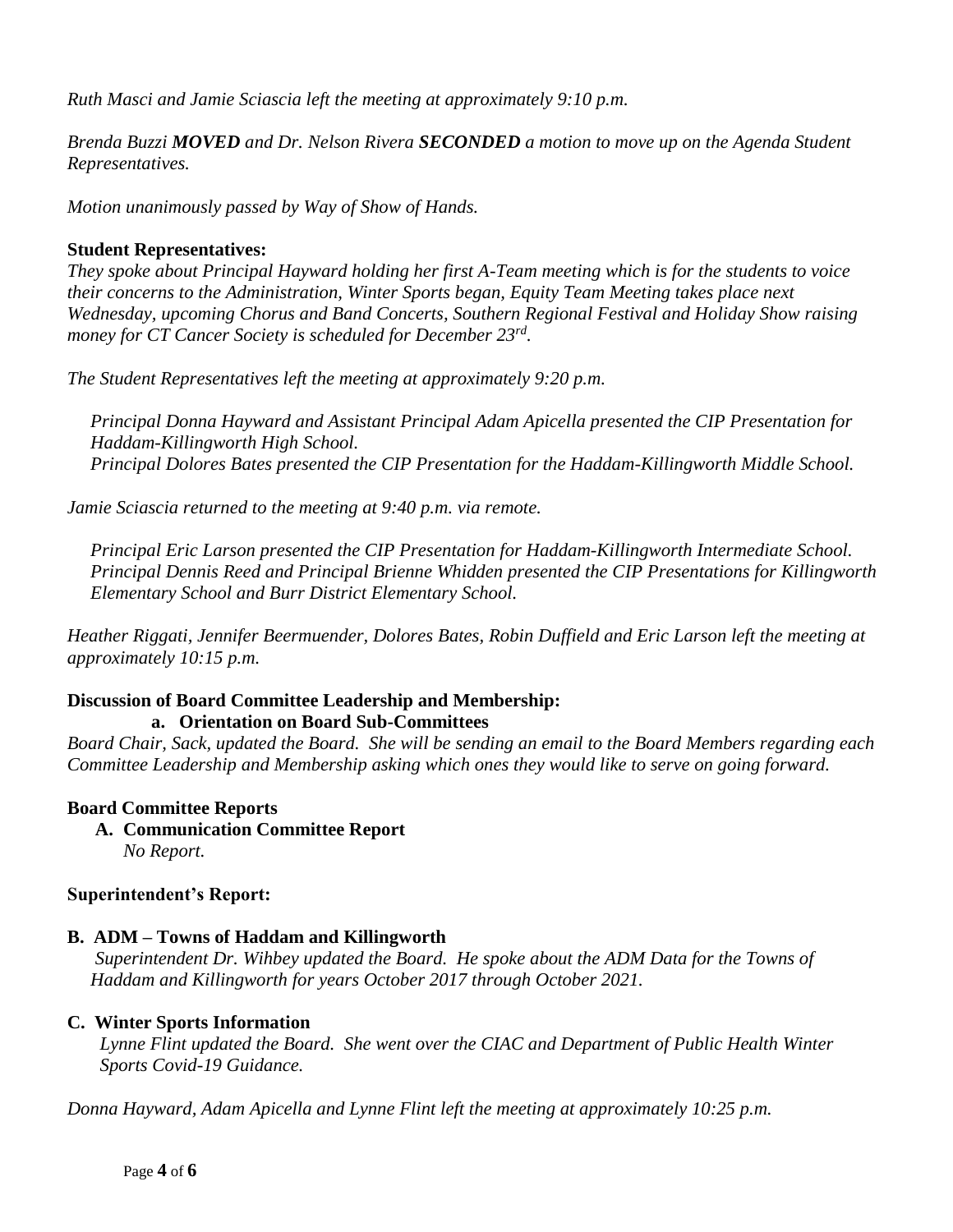# **D. LEARN Calendar - 2022-2023 compared to RSD17 approved 2022-23 calendar**

 *Superintendent Wihbey updated the Board. He spoke briefly about the differences between the LEARN Calendar and RSD17 Calendar.*

### **E. School News**

 *This item was TABLED until the next Board meeting.*

## **F. Screen and Stay**

*Superintendent Wihbey updated the Board. He spoke about how the Screen and Stay will be in place effective December 10th. He included the Screen and Stay forms for the Board's review. He also advised that the data will be monitored closely.* 

### **Consent Agenda**

**A. Approval of the November 9, 2021 Board of Education Meeting Minutes**

**B. First read policies as noted on the Consent Agenda dated 12.7.2021** 

*Kathleen Zandi* **MOVED** *and Brenda Buzzi* **SECONDED** *a motion to approve the Consent Agenda as presented.*

*Motion unanimously passed by Way of Show of Hands from all Board Members.*

# **Old Business:**

# **A. 2022 Board Meeting Schedule - revisions for approval**

*Brenda Buzzi* **MOVED** and *Shawna Goldfarb* **SECONDED** *a motion to approve the revised 2022 Board Meeting Schedule as presented.*

*Motion unanimously passed by Way of Show of Hands from all Board Members.*

# **B. Policies as recommended for approval on Exhibit A**

*Joel D'Angelo* **MOVED** *and Dr. Nelson Rivera* **SECONDED** *a motion to approve the Policies as presented.*

*Joel D'Angelo* **AMENDED** *and Dr. Nelson Rivera* **SECONDED** *a motion to approve the Policies as presented and to provide feedback to the Board on Policy 4218.1, considering changing the definition of any employee, and providing to the Board what its options are.* 

*Motion passed unanimously 11-0-0 by way of Voice Votes.*

| Kathleen Zandi |
|----------------|
| Peter Sonski   |
| Lisa Connelly  |
| Joel D'Angelo  |
| Brenda Buzzi   |
|                |

| YES        | Shawna Goldfarb      | YES               |
|------------|----------------------|-------------------|
| <b>YES</b> | Jennifer Favalora    | YES               |
| <b>YES</b> | Dr. Nelson Rivera    | <b>YES</b><br>NO. |
| <b>YES</b> | Hamish MacPhail      | YES<br>NO.        |
| YE.        | <b>Corey Roberts</b> | YES               |
|            | <b>Suzanne Sack</b>  | YEN               |



Click the link below to view Exhibit A: [https://drive.google.com/drive/folders/1u8wtwMrhh-xzZXQkmAkH8jH3mKH\\_oy](https://drive.google.com/drive/folders/1u8wtwMrhh-xzZXQkmAkH8jH3mKH_oy-s?usp=sharing_eil_m&ts=61842f3c)[s?usp=sharing\\_eil\\_m&ts=61842f3c](https://drive.google.com/drive/folders/1u8wtwMrhh-xzZXQkmAkH8jH3mKH_oy-s?usp=sharing_eil_m&ts=61842f3c)